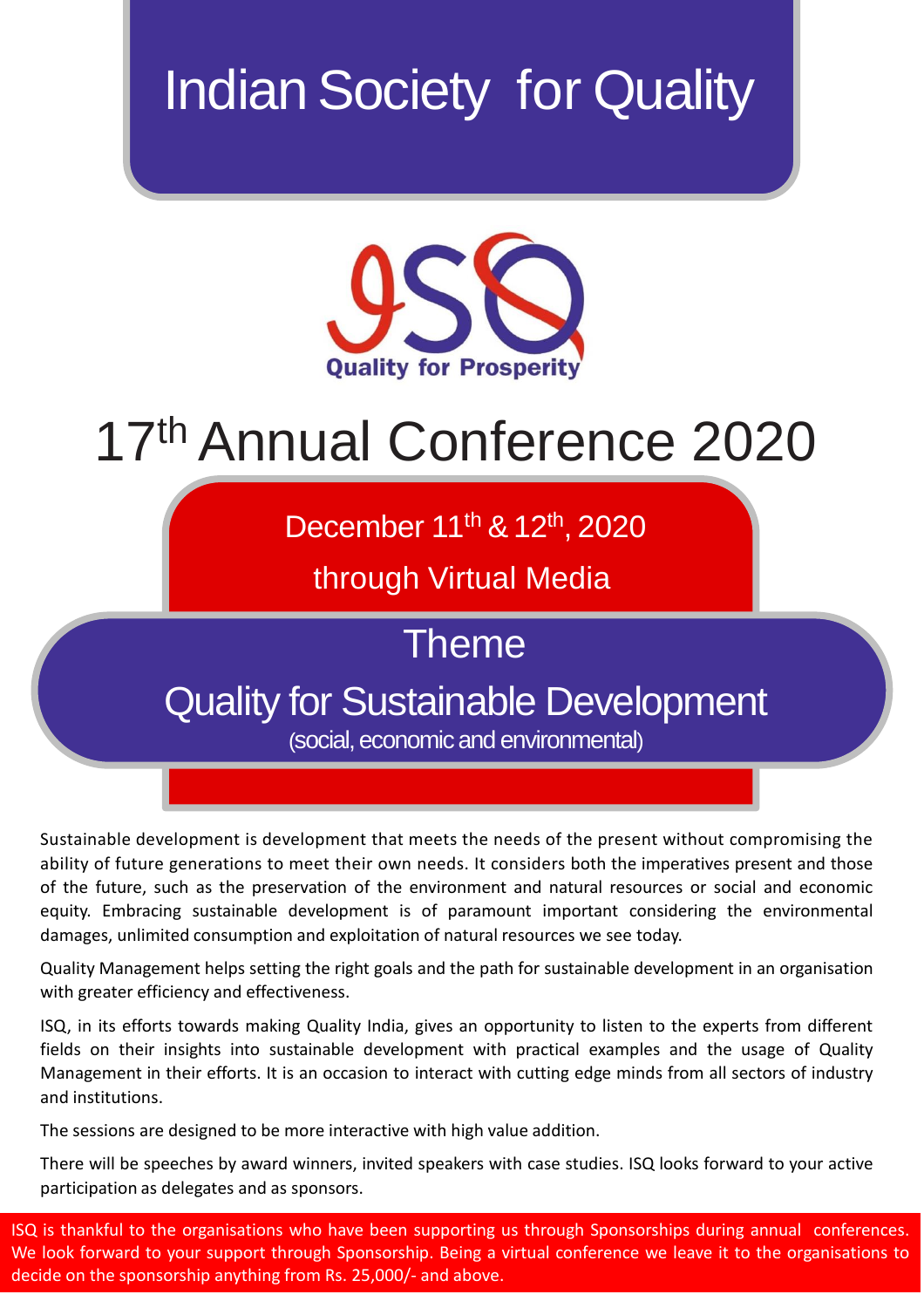### About ISQ Annual Conference

ISQ's Annual Conferences carry in depth presentations from industry leaders, professionals, and academics. In these Conferences eminent speakers from India and abroad exchange their expert knowledge and insights relevant to the Theme. Distinguished Professionals and Industry veterans on Quality share their experience as well. The conferences are made more interactive through case studies, discussions providing a platform for individuals to share their research, study, implementation experience, and other insights in the area related to the theme of the conference.

Covid-19 has constrained all of us in having a face to face annual conference this year. Hence 17th Annual Conference in 2020 of Indian Society for Quality will be held virtually. Duration of the conference, also had to be trimmed keeping the limitations of online conferences and the span of attention it draws. Case study/ paper presentations could not be part of current virtual conference.

Conference Program Committee is putting all its efforts to make this first virtual annual conference is as interesting and value adding as the past ones.



Mr. Kamal Bali President & Managing Director, Volvo Group, India, Bangalore

# Chief Guest

**Mr Kamal Bali, President & Managing Director, Volvo Group, India, Bengaluru** has kindly consented to be the Chief Guest for the annual conference.

Kamal has been spearheading reputed Indian & multinational organisations as President & CEO for two decades now.

He is based in Bangalore, is an alumnus of IIT Roorkee, and had an illustrious career spanning 40 years, largely in automotive and engineering industry.

# Harsha Award

Harsha Award is meant for Professionals who have contributed in India either as individuals, in their own organizations or through quality bodies or other organizations to the promotion of quality management principles, concepts, techniques and practices leading to the improvement in performance of the organizations they have helped.

ISQ is happy to honour **Dr. Kovaichelvan Venugopalan, Director – TVS Institute for Quality and Leadership,** (TVS IQL) at TVS Motor Company Ltd; a true inspirational leader and TQM believer with this year's Harsha Award.



Dr. Kovaichelvan Venugopalan, Director – TVS Institute for Quality and Leadership

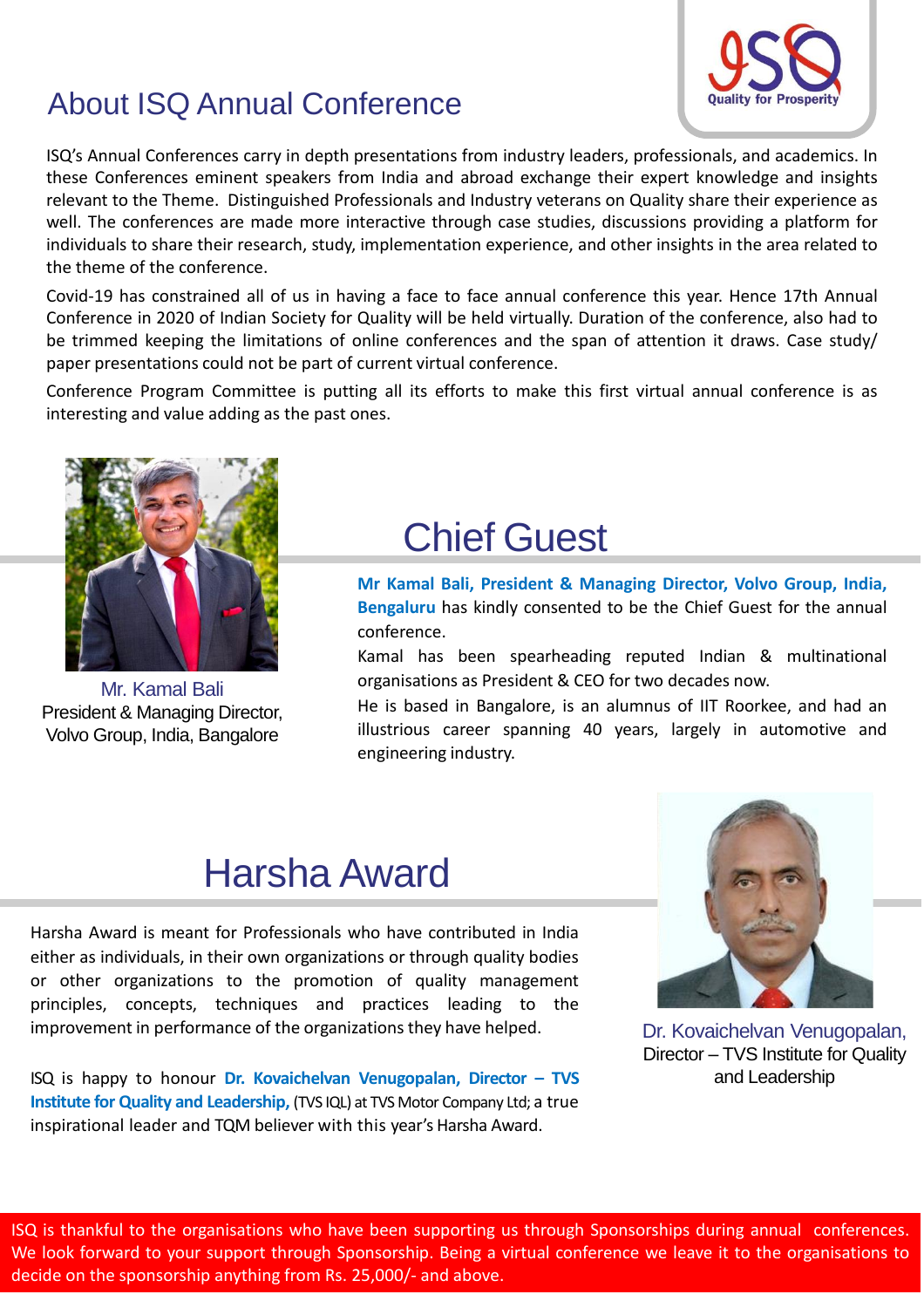

# Invited Speakers



### Dr. Mats Deleryd

President & CEO of the Swedish Institute for Quality, SIQ. Theme: "Quality 5.0 - Sustainable Success"

### Mr. T. R. Parasuraman



Deputy Managing Director and member of the Board of Toyota Industries Engine Pvt Ltd Theme: "Building quality & quality for sustainability"



### Dr. Deshmukh S. G.

Professor, Indian Institute of Technology, Delhi Supply Chain Management, Quality Management, Information Systems Theme: "Quality and sustainability- Implications for academia"

### Mrs. Anandi Ramalingam

Director, Marketing, Bharat Electronics Ltd, Bengaluru



# Panel Discussion

Theme: "Quality for sustainable development in changing world – Challenges& opportunities"

Moderator: Himadri Mukherjee Vice President and Head - Group Excellence In Manufacturing and Environment, Health and Safety at Anand Group India

Speakers in the panel



Rajinder Singh Executive Dean Mahindra Institute of Quality



Raghuraman Ramakrishnan Venkatakuppuswamy Head, Supply chain Strategies ITC Limited



GM-Key Account (South West Asia) Lloyd's Register Quality Assurance





Sudipto Sarkar Chief- Product Application Group Tata Steel Ltd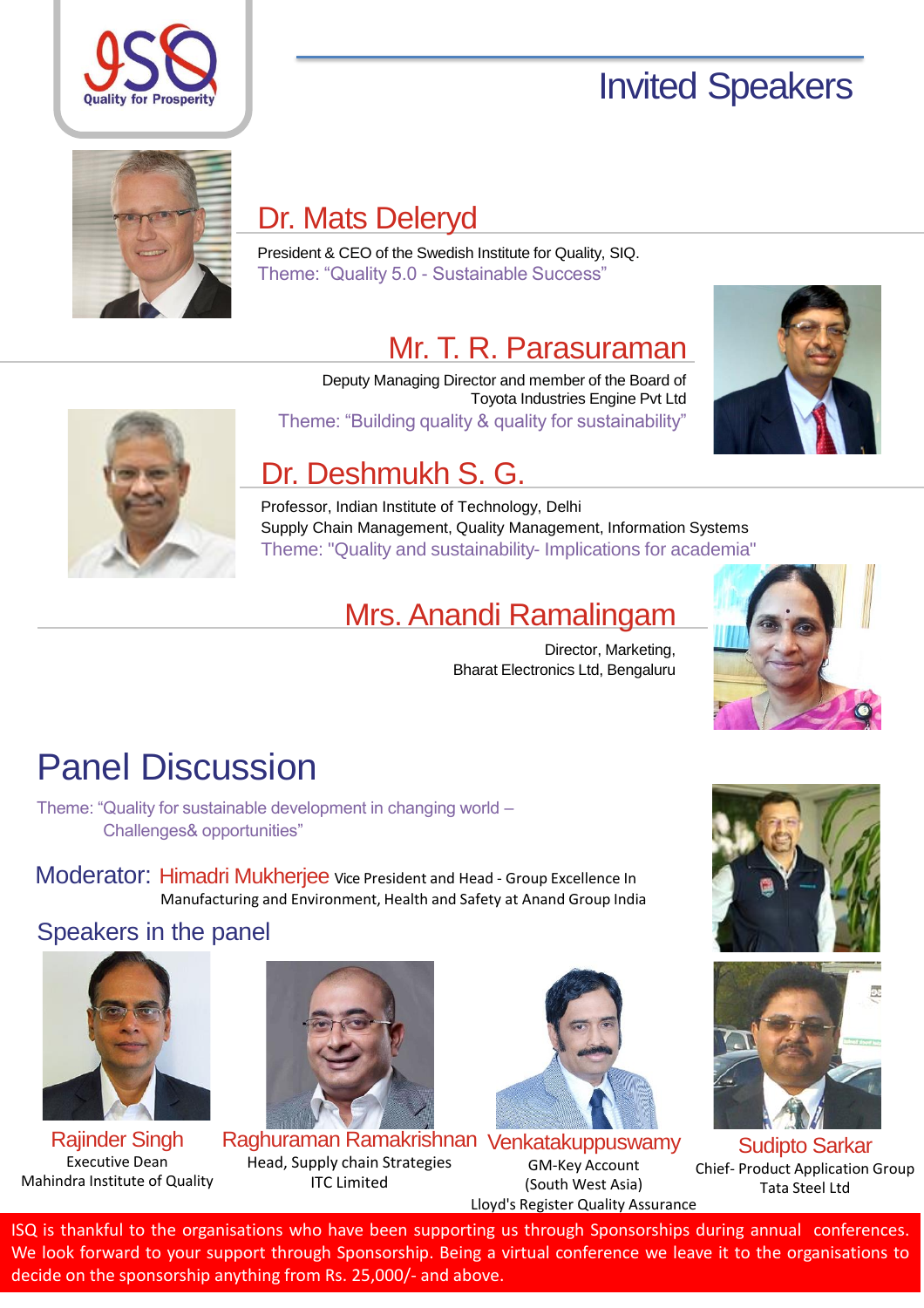

Program structure- 17<sup>th</sup> Annual Conference 2020 (Subject to minor changes)

DAY 1 11 12 2020

| 13 30 to 14 00 | Registration (Logging in starts 13 15 hours)                                                                                                                                                                         |
|----------------|----------------------------------------------------------------------------------------------------------------------------------------------------------------------------------------------------------------------|
| 14 00 to 14 20 | <b>Inaugural Session</b><br>Welcome Remarks & Theme Address by Mr. Janak Kumar Mehta - President, ISQ                                                                                                                |
| 14 20 to 15 05 | Presentation of Harsha Award. Dr. Kovaichelvan Venugopalan,<br>Director - TVS Institute for Quality and Leadership, Acceptance Speech<br>and address on the topic "Re-inventing TQM for VUCA and Digital revolution" |
| 15 05 to 15 50 | Address by Chief Guest - Mr. Kamal Bali,<br>President & Managing Director, Volvo Group, India Bengaluru                                                                                                              |
| 15 50 to 16 05 | <b>Short break</b>                                                                                                                                                                                                   |
| 16 05 to 16 50 | Address by overseas speaker – Dr. Mats Deleryd,<br>President & CEO of the Swedish Institute for Quality, SIQ.                                                                                                        |
| 16 50 to 17 55 | Panel discussion "Quality for sustainable development in changing world-Challenges<br>& opportunities"                                                                                                               |
| 17 55 to 18 00 | Announcement of 18 <sup>th</sup> annual conference and Conclusion Day 1                                                                                                                                              |

#### DAY 2 12 12 2020

| 09 00 to 09 15 | Introduction to Day 2                                                                                         |
|----------------|---------------------------------------------------------------------------------------------------------------|
| 09 15 to 10 00 | Address by Invited Speaker, Mr. T. R. Parasuraman, Dy. MD, Toyota Industries Engine<br>India, President BCIC. |
| 10 00 to 10 50 | Case study presentation-Sustainability at Mahindra Auto                                                       |
| 10 50 to 11 05 | <b>Short Break</b>                                                                                            |
| 11 05 to 11 50 | Address by Prof. Deshmukh S. G, Professor, Indian Institute of Technology, Delhi                              |
| 11 50 to 12 35 | Address by invited speaker - Mrs. Anandi Ramalingam, Director, Marketing, BEL                                 |
| 12 35 to 12 45 | <b>Quality Innovation Award presentation</b>                                                                  |
| 12 45 to 12 55 | Summing up & Concluding remarks                                                                               |
| 12 55 to 13 00 | Vote of thanks and disperse                                                                                   |

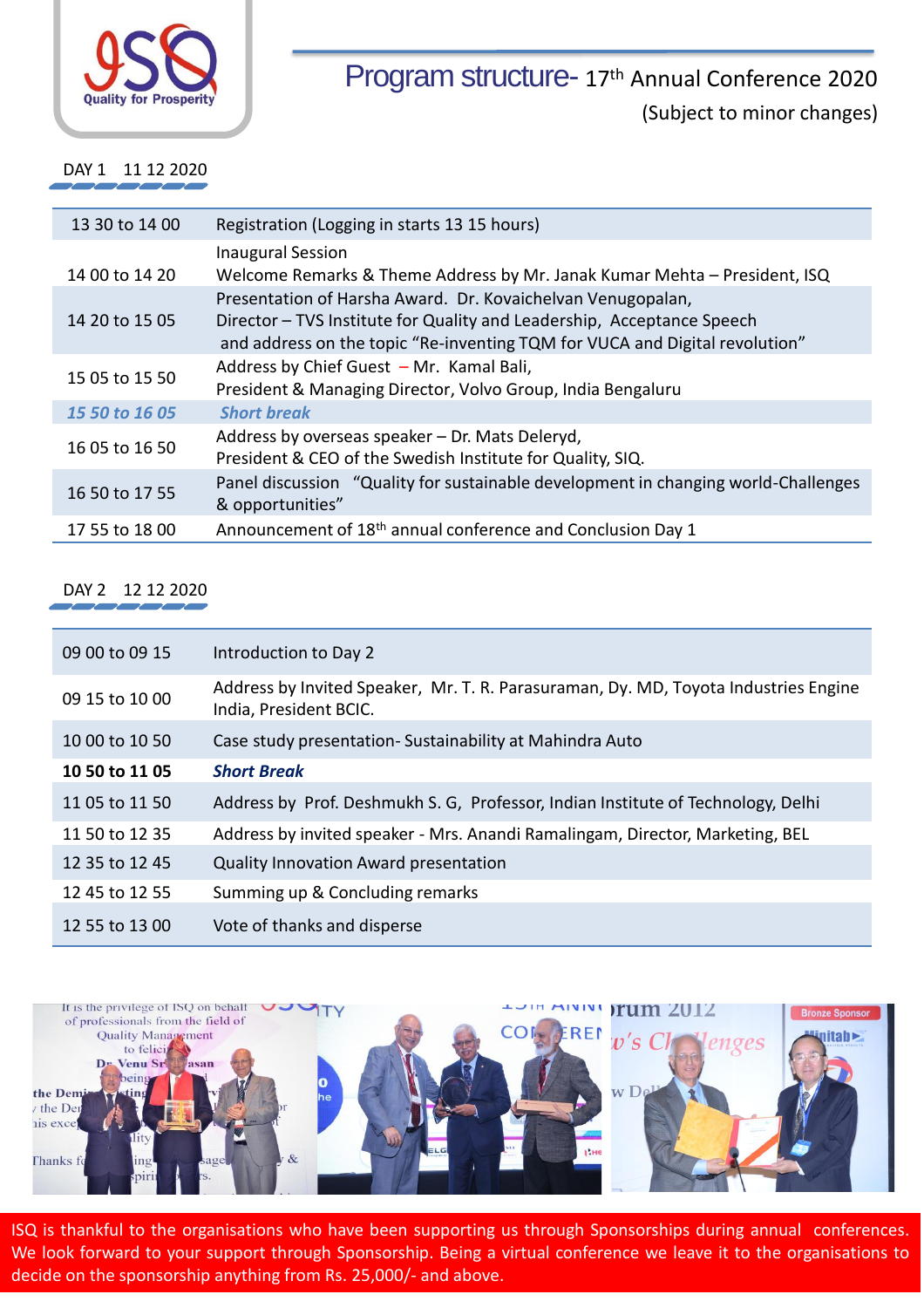

## Registration & Sponsorship

Indian Society for Quality invites registration from professionals, academia, independent consultants and entrepreneurs and students for the 7<sup>th</sup> Annual Conference 2020.

### Registration Fees

- ❖ For non-members: Rs 800/--(Rs. Eight Hundred only) + 18% GST (Total Rs. 944/- per person)
- ❖ For members : Rs. 675/- (Rs. Six Hundred and Seventy Five only) + 18% GST (Total Rs. 797/- per person)
- ❖ Student fees Rs. 400/--(Rs. Four Hundred only) + 18% GST (Total Rs. 472/- per student)

#### Note:

- ❖ We discourage cancellation of nomination; however, change in nomination is acceptable.
- ❖ Change of Nomination needs to be done through a written request to the contact person below

#### **Download the registration form [here.](https://www.isqconference.org/wp-content/uploads/2019/09/Registration_Form_v1.pdf)**

## About ISQ

Indian Society for Quality (ISQ) is a not-for-profit society established in 1996 to fill the need for a national forum for interaction among quality professionals, leaders, practitioners and academics. ISQ is a non-partisan, independent body that attracts and invites individual members from business organizations, health care and educational institutions, government agencies and NGOs. Members share their knowledge and learn from each other. ISQ is thus engaged in both creating and disseminating knowledge

ISQ is well linked to similar national quality bodies in other countries. It has represented India in the Asian Network for Quality (ANQ) from its very inception, and has hosted two ANQ Congresses, in 2004 and 2010. ISQ is the national partner from India of the international Quality Innovation Award. ISQ is the face of India in the world of quality.

ISQ has instituted awards for outstanding and selfless leaders of quality at the national level. There are awards for industrialists, professional heads of organizations and quality promotion bodies, besides counsellors and Gurus in the quality discipline who have served India.

### Be Our Sponsor

ISQ is thankful to the organisations who have been supporting us through Sponsorships during annual conferences. We look forward to your support through Sponsorship. Being a virtual conference we leave it to the organisations to decide on the sponsorship anything from Rs. 25,000/- and above.

Sponsors, leaflet/Presentations/ videos will be displayed during breaks for promotion.

#### To view the **Invitation for Sponsorship** and details **click [here](https://www.isqconference.org/invitation-for-sponsorship/index.html)**.